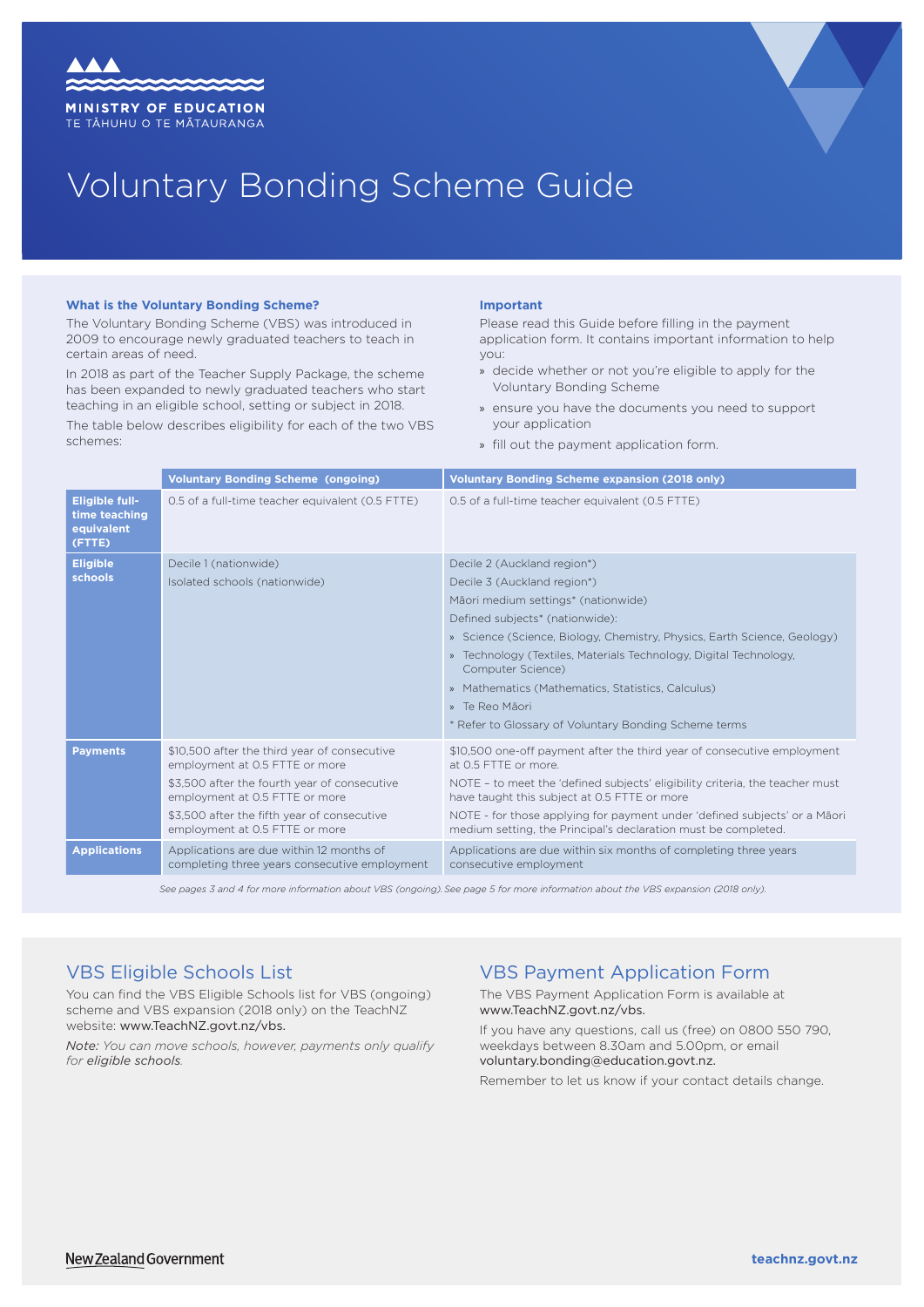### ARE YOU ELIGIBLE?



- » **The date you were awarded provisional registration**
- » **The date you commenced employment to teach in an eligible school, setting or subject**
- » **The date you made an application to the Ministry for a VBS payment**



|                                                                                                                       | <b>VBS (ongoing)</b>                                                                                                                                                                                                                                          | <b>VBS expansion (2018 only)</b>                                                                                                           |  |  |  |  |
|-----------------------------------------------------------------------------------------------------------------------|---------------------------------------------------------------------------------------------------------------------------------------------------------------------------------------------------------------------------------------------------------------|--------------------------------------------------------------------------------------------------------------------------------------------|--|--|--|--|
| <b>Payments</b>                                                                                                       | The Ministry receives the application<br>for payment within 12 months of<br>completing:<br>three years of consecutive teaching<br>$\mathcal{V}$<br>four years of consecutive teaching<br>$\mathcal{V}$<br>five years of consecutive teaching<br>$\mathcal{V}$ | The Ministry receives the application for payment within<br>six months of completing three years of consecutive<br>teaching (end of 2020). |  |  |  |  |
| <b>Start date of</b><br>employment                                                                                    | three years before first payment<br>$\mathcal{V}$<br>four years before second payment<br>$\mathcal{V}$<br>five years before third (final)<br>$\mathcal{D}$<br>payment                                                                                         | » In 2018, three years before the one-off payment                                                                                          |  |  |  |  |
|                                                                                                                       |                                                                                                                                                                                                                                                               |                                                                                                                                            |  |  |  |  |
| <b>YOU COULD BE ELIGIBLE</b><br>If you have answered 'yes' to all the questions, you could be eligible for a payment. |                                                                                                                                                                                                                                                               |                                                                                                                                            |  |  |  |  |

Please complete a payment application form, and post it to: TeachNZ, Ministry of Education, PO Box 1666, Wellington 6140, or email to: [Voluntary.Bonding@education.govt.nz](mailto:Voluntary.Bonding%40education.govt.nz?subject=).

We'll let you know if you're eligible.

**PLEASE NOTE**

Your eligibility could be affected if:

- you've changed jobs and have moved out of the teaching profession
- you've moved to an ineligible school
- ▶ you're bonded by a TeachNZ scholarship
- you take unpaid leave or leave associated with study awards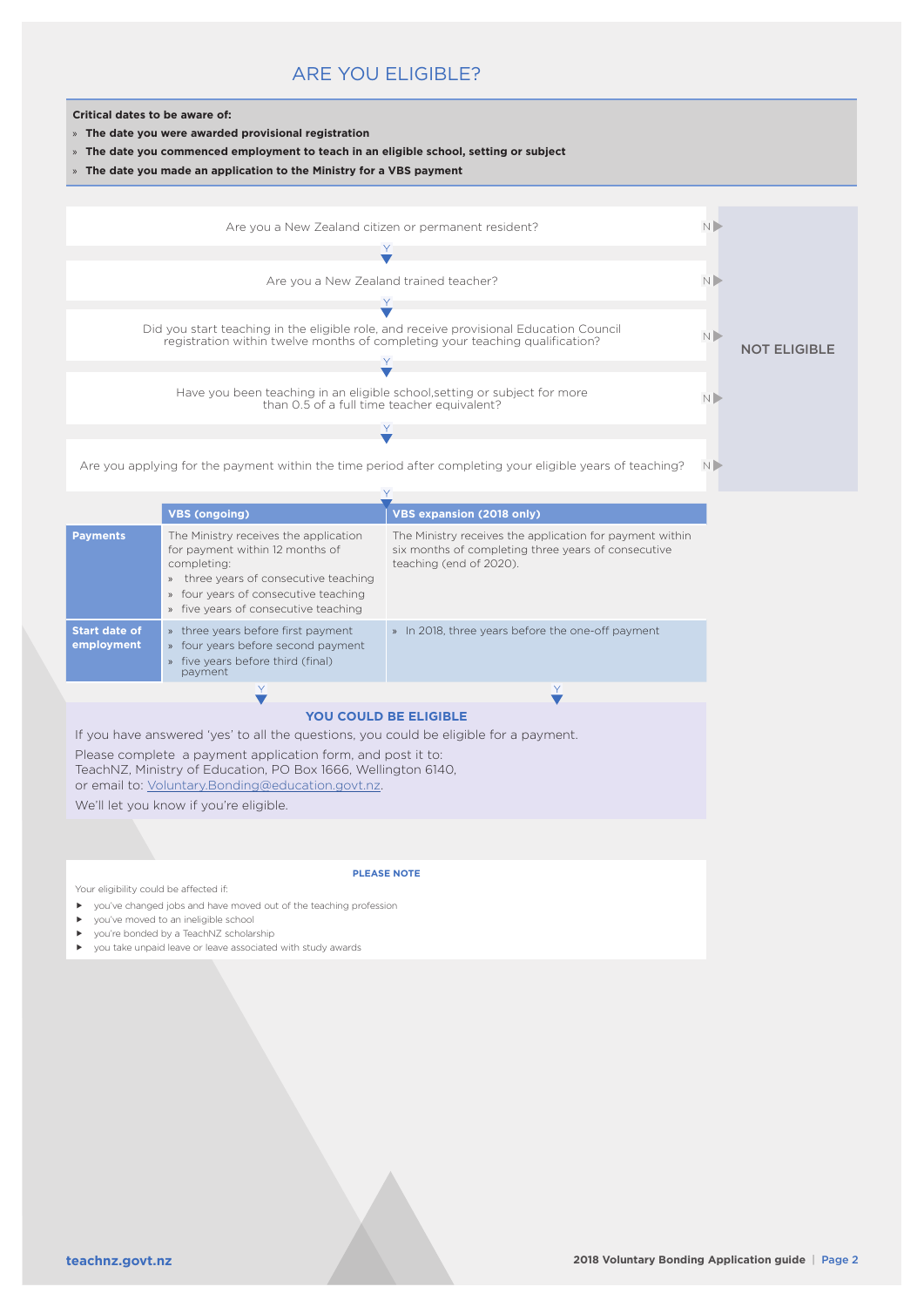## **Eligibility**

### What teachers are eligible?

You are eligible for the Voluntary Bonding Scheme (ongoing) if you:

- » Are a New Zealand citizen or permanent resident
- » Completed your teaching qualification\* in New Zealand And
- » Were a provisionally registered teacher

### And

» Began teaching within 12 months of completing your qualification in an eligible school (decile 1 and isolated schools – nation wide)

And

» Were teaching in an eligible school in a position that was at least 0.5 of a full-time teacher equivalent (FTTE).

*\*This is based on the date of your statement of completion of studies, for a course that qualifies you to receive provisional registration with the Education Council for the first time.* 

*Note: To receive your payments, you must have continued to teach in an eligible school for at least three years.*

### Does service need to be continuous?

Yes. In order to continue your eligibility to receive payments you must not take a break in service, or a break from an eligible position, of more than 14 weeks.

You can move schools during your continuous service. To maintain eligibility for the Voluntary Bonding Scheme, you must be employed in eligible schools throughout the period.

If you take paid leave, it counts as part of your three, four or five years' service.

Any unpaid leave you take that lasts more than 90 days in any year, and any unpaid parental leave lasting more than 14 weeks in any year, is considered a 'pause' in your service and doesn't count toward your payment. You can, however, resume teaching in an eligible school and complete more service towards your payment.

If you have a pause in your service, you must complete:

- » your first three years' eligible service within five years of starting teaching
- » the full five years' eligible service within eight years of starting teaching.

### What are the eligible schools?

You can find a list of the eligible schools on the TeachNZ website: [www.TeachNZ.govt.nz/vbs.](http://www.TeachNZ.govt.nz/vbs)

Each year the list of eligible schools is reviewed and may change, so make sure you check that your school is included in the list.

*Following the 2013 Census, there have been significant changes to the list of eligible schools. A number of schools are no longer eligible beyond the 2014 school year, and a number of schools have become eligible from 2015.*

### **Scenario one**

You graduated in December 2013, gained provisional registration in January 2014 and started teaching in an eligible school in January 2014. Your teaching contributes to your first payment when you started this role. If you taught in an eligible role continuously until the end of 2016, you would be eligible to apply for your first payment of \$10,500.

### **Scenario two**

If you start teaching within 12 months after completing your teaching qualification, in a school that later becomes eligible for the scheme, you'll qualify for payments to reflect your service from the time that the school comes into the scheme, until the end of your fifth year of teaching (assuming the school you are working in continues to be eligible).

### **Scenario three**

If you teach in a decile 2 school in your first year of teaching, and in your third year that school's decile decreases to decile one, you'll qualify for:

- » a payment at the end of your third year, to cover that year only
- » further payments in your fourth and fifth years (assuming the school you are working in continues to be eligible).

### **Scenario four**

If your school stops being eligible for the scheme, you'll still qualify for your next payment, but you won't receive any subsequent payments. By 'next payment', we mean the payment you're working towards when the change is announced.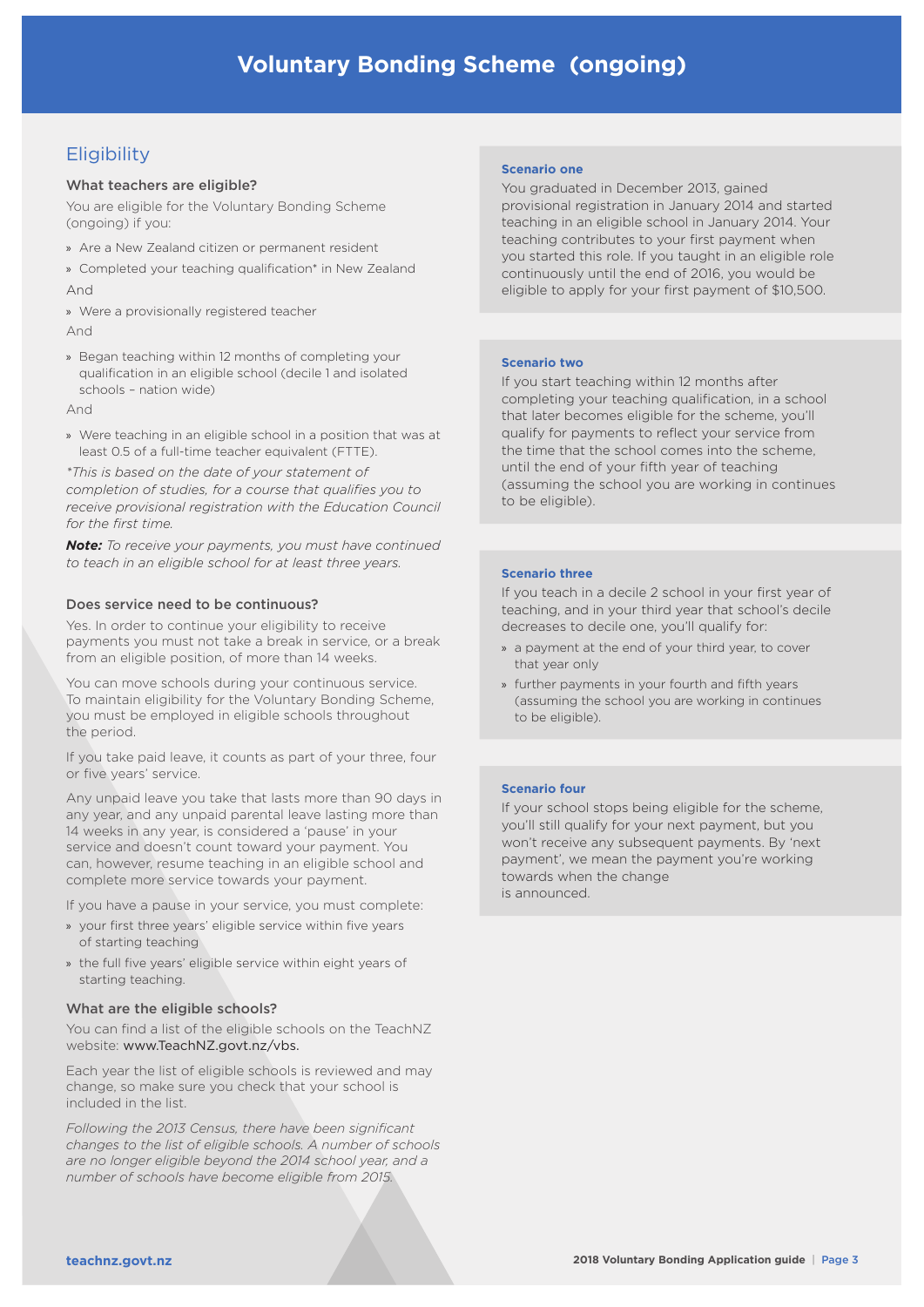# Payments - for teaching in an eligible decile 1 or isolated school

If you're eligible for payment/s from the Voluntary Bonding Scheme, an application for your first payment is required within 12 months of finishing your third year of teaching, and then again at the end of each of your fourth and fifth years of teaching. The application forms are available at [www.TeachNZ.govt.nz/vbs.](http://www.TeachNZ.govt.nz/vbs)

### How do the payments work?

You get a payment of \$10,500 before tax after three years of teaching, then \$3,500 after your fourth and fifth years. That's a maximum of \$17,500.

The payments will be made at the end of three, four and five years consecutive employment as long as you continue to teach in eligible schools across the period.

If you have a student loan, the money will go towards paying it back; if you don't, it will go into your salary bank account and the amount paid will show on your payslip.

### What are the payment criteria?

The Ministry of Education will assess your application for payment using the following information:

» your teaching qualification completion date

### VOLUNTARY BONDING PAYMENT(S)

- » your provisional registration date
- » the date you started working in an eligible school
- » how long you've been teaching in the eligible school
- » your citizenship or residency status. (You must be a New Zealand citizen or permanent resident to apply for and receive the payments)
- » confirmation that you were employed for at least 0.5 FTTE in an eligible school.

#### How are the payments made?

Your payment application must be made within twelve months of being eligible. If your payment application is accepted, the Ministry of Education will pay the money into your student loan account. If you don't have a student loan, it will go into your salary bank account and the amount paid will show on your payslip.

Note the amount you receive will have had tax deducted. For more information about tax rates, visit the Inland Revenue Department's website at [www.ird.govt.nz](http://www.ird.govt.nz)

|      |                                                                                                                                        |                                                                                                                                        | Payment One                                                                                                                            | Payment Two                                                                                                       | <b>Payment Three</b>                                                                                                      |  |  |  |
|------|----------------------------------------------------------------------------------------------------------------------------------------|----------------------------------------------------------------------------------------------------------------------------------------|----------------------------------------------------------------------------------------------------------------------------------------|-------------------------------------------------------------------------------------------------------------------|---------------------------------------------------------------------------------------------------------------------------|--|--|--|
|      | Year One Teaching                                                                                                                      | Year Two Teaching                                                                                                                      | Year Three Teaching                                                                                                                    | Year Four Teaching                                                                                                | Year Five Teaching                                                                                                        |  |  |  |
| 2012 | Application time<br>expired                                                                                                            | Application time<br>expired                                                                                                            | Application time<br>expired                                                                                                            | Application time<br>expired                                                                                       | Application time<br>expiring*                                                                                             |  |  |  |
| 2013 | Application time<br>expired                                                                                                            | Application time<br>expired                                                                                                            | Application time<br>expired                                                                                                            | Application time<br>expired                                                                                       | Can apply for the third<br>and final VBS payment<br>of \$3,500 after<br>completing the fifth<br>year of eligible teaching |  |  |  |
| 2014 | Application time<br>expired                                                                                                            | Application time<br>expired                                                                                                            | Application time<br>expired                                                                                                            | Can apply for the<br>second VBS payment<br>of \$3.500 after<br>completing the fourth<br>year of eligible teaching | Can apply for the third<br>and final VBS payment<br>of \$3.500 after<br>completing the fifth<br>year of eligible teaching |  |  |  |
| 2015 | Working towards first<br>payment                                                                                                       | Working towards first<br>payment                                                                                                       | Yes - can apply for<br>first VBS payment of<br>\$10,500 after 3 years<br>teaching at an eligible<br>school                             | Can apply for the<br>second VBS payment<br>of \$3,500 after<br>completing the fourth<br>year of eligible teaching |                                                                                                                           |  |  |  |
| 2016 | Working towards first<br>payment                                                                                                       | Working towards first<br>payment                                                                                                       | Working towards first<br>payment. Can apply for<br>first VBS payment of<br>\$10,500 after 3 years<br>teaching at an eligible<br>school |                                                                                                                   |                                                                                                                           |  |  |  |
| 2017 | Working towards first<br>payment                                                                                                       | Working towards first<br>payment. Can apply for<br>first VBS payment of<br>\$10,500 after 3 years<br>teaching at an eligible<br>school |                                                                                                                                        |                                                                                                                   |                                                                                                                           |  |  |  |
| 2018 | Working towards first<br>payment. Can apply for<br>first VBS payment of<br>\$10,500 after 3 years<br>teaching at an eligible<br>school |                                                                                                                                        |                                                                                                                                        |                                                                                                                   | * Depending on each<br>teacher's specific start date<br>of eligible teaching                                              |  |  |  |
|      |                                                                                                                                        |                                                                                                                                        |                                                                                                                                        |                                                                                                                   |                                                                                                                           |  |  |  |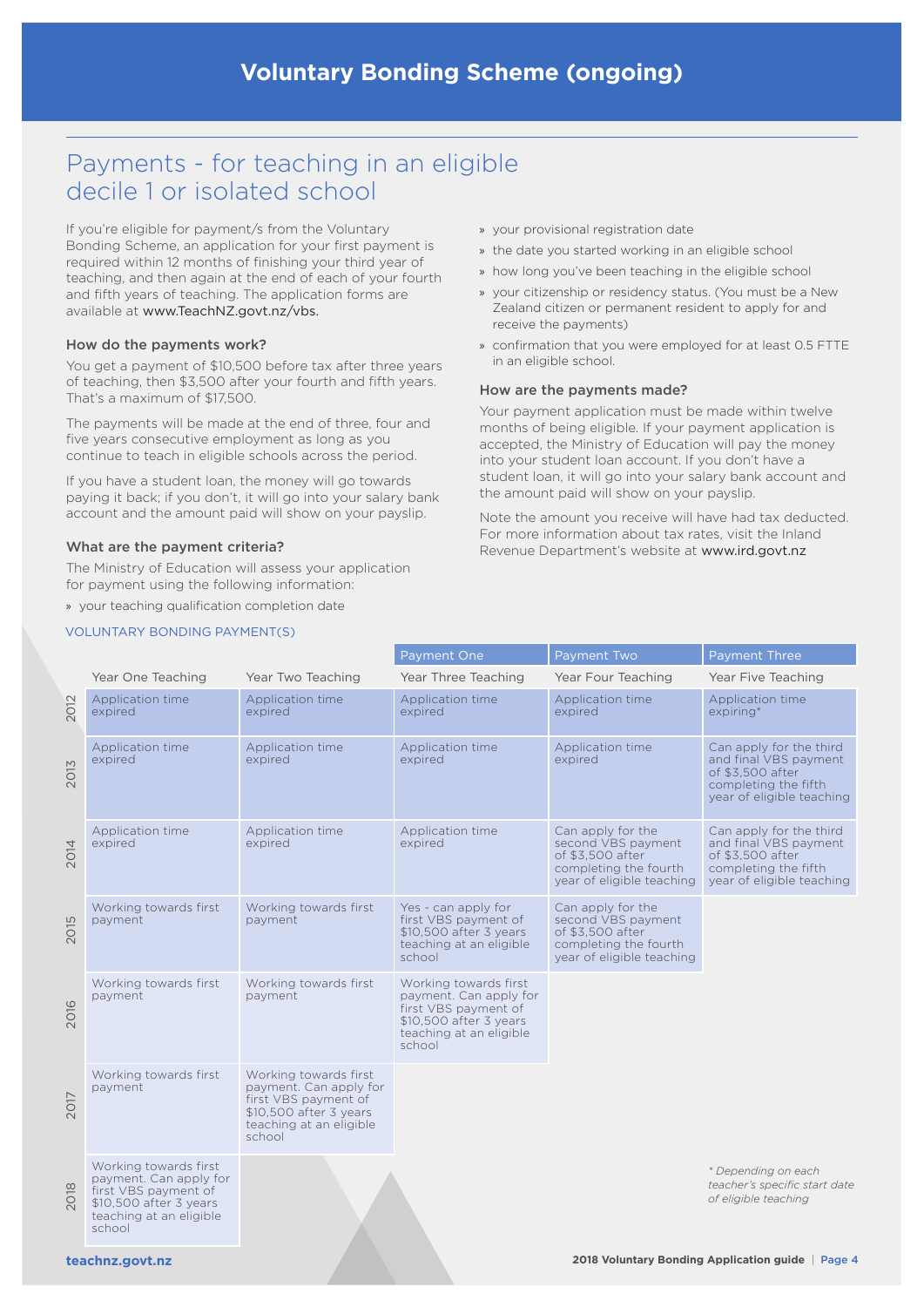### **Eligibility**

### What teachers are eligible?

You are eligible for the Voluntary Bonding Scheme expansion (2018 only) if you:

- » Are a New Zealand citizen or permanent resident
- » Completed your teaching qualification\* in New Zealand And
- » Were a provisionally registered teacher
- And
- » Began teaching in 2018 and within 12 months of completing your qualification in an eligible school, setting or subject

And

» Were teaching in an eligible school, setting or subject for three years, in a position that was at least 0.5 of a full-time teacher equivalent (FTTE).

*\* This is based on the date of your statement of completion of studies, for a course that qualifies you to receive provisional registration with the Education Council for the first time.* 

*Note: To receive your payments, you must have continued to teach in an eligible school for at least three years.*

### Does service need to be continuous?

Yes. In order to continue your eligibility to receive payments you must not take a break in service, or a break from an eligible position, of more than 14 weeks.

You can move schools during your continuous service. To maintain eligibility for the Voluntary Bonding Scheme, you must be employed in eligible schools throughout the period.

If you take paid leave, it counts as part of your three, four or five years' service.

Any unpaid leave you take that lasts more than 90 days in any year, and any unpaid parental leave lasting more than 14 weeks in any year, is considered a 'pause' in your service and doesn't count toward your payment. You can, however, resume teaching in an eligible school and complete more service towards your payment.

If you have a pause in your service, you must complete:

» your first three years' eligible service within five years of starting teaching

### What are the eligible schools?

You can find a list of the eligible schools on the TeachNZ website: [www.TeachNZ.govt.nz/vbs.](http://www.TeachNZ.govt.nz/vbs)

Each year the list of eligible schools is reviewed and may change, so make sure you check that your school is included in the list.

# Payments - for teaching under the VBS expansion (2018 only)

If you're eligible for the VBS expansion (2018 only), an application is required for the one-off payment of \$10,500 at the end of your third year of teaching (2020). The application form is available at [www.TeachNZ.govt.nz/vbs.](http://www.TeachNZ.govt.nz/vbs)

### How does the payments work?

You get a payment of \$10,500 before tax after three years of eligible teaching. The payment will be made at the end of three years consecutive employment as long as you have continued to teach in an eligible school, setting or subject.

If you have a student loan, the money will go towards paying it back; if you don't, it will go into your salary bank account and the amount paid will show on your payslip.

### What are the payment criteria?

The Ministry of Education will assess your application for payment using the following information:

- » your teaching qualification completion date
- » your provisional registration date
- » the date you started working in an eligible role
- » how long you've been teaching in the eligible role
- » your citizenship or residency status (You must be a New Zealand citizen or permanent resident to receive the payment).

» confirmation that you were employed for at least 0.5 FTTE in an eligible school setting or teaching a defined subject.

### When can I apply for the VBS expansion payment?

The earliest you can apply for your one-off \$10,500 payment is once you have completed three years of consecutive employment in an eligible school, setting or teaching a defined subject at 0.5 FTTE or more.

### When is the latest I can apply for the VBS expansion payment?

You must apply for the one-off \$10,500 payment within six months of completing three years consecutive employment (up to 30 June 2021).

### How are the payments made?

If your application is accepted, the Ministry of Education will pay the money into your student loan account. If you don't have a student loan, it will go into your salary bank account and the amount paid will show on your payslip.

Note: the amount you receive will have had tax deducted.

For more information about tax rates, visit the Inland Revenue Department's website at [www.ird.govt.nz.](http://www.ird.govt.nz)

### One-off Payment

Working towards payment

2019 Working towards payment

#### Year One Teaching Year Two Teaching Year Three Teaching

Working towards payment. Can apply for VBS expansion (2018<br>
2020 only) payment of \$10,500 after completing three years consect<br>
2020 employment at an eligible school, setting or teaching a defined<br>
2021 only) payment of \$10,500 after completing three years consecutive employment at an eligible school, setting or teaching a defined subject. You must apply within six months, or by 30 June 2021 to be eligible for this payment.

2018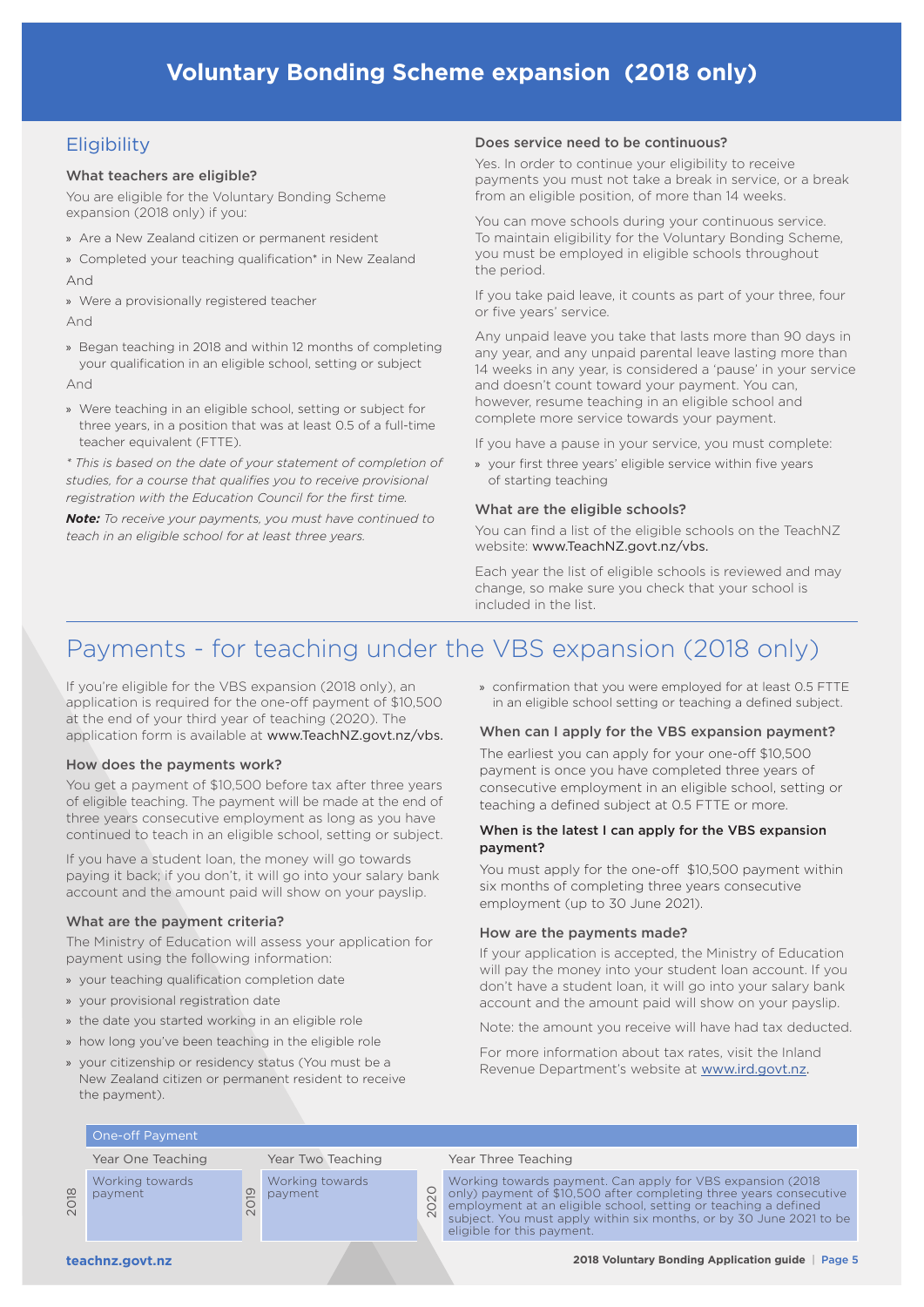# Completing the Voluntary Bonding Scheme - payment application form

There is one payment application form for the Voluntary Bonding Scheme:

### Voluntary Bonding Payment Application Form

### VBS (ongoing)

Use the form to apply for VBS (ongoing) payment(s) within twelve months of completing three, four and five years' service.

### VBS expansion (2018 only)

Use the form to apply for VBS expansion (2018 only) one-off payment within six months of completing three years' service.

### Name and contact details

Make sure you enter your name and contact details on the payment application form. Use the name you're known by for school payroll purposes.

### Citizenship or residency status

You must be a New Zealand citizen or permanent resident to apply for and receive the payment(s).

You'll need to supply proof of your current citizenship or permanent residency status when you apply for payment.

*Note: If you have a TeachNZ scholarship and have already provided this proof, you don't need to provide it again.*

### What proof is required?

If you're a New Zealand citizen, you'll need to provide a certified copy of:

- your New Zealand passport, or
- your New Zealand birth certificate, or
- your certificate of New Zealand citizenship.

If you're a permanent resident, you'll need to provide certified copies of two pages in your passport:

- the main identification page, and
- the page showing your indefinite New Zealand permanent residency stamp or sticker.

### Teaching history

When filling out the forms, please provide your graduation date(s), the date of your first provisional registration and the details of your teaching history.

This information will be used to establish when you apply for the Voluntary Bonding Scheme and any service you have completed that entitles you to a payment(s).

### TeachNZ scholarships and payments received

If you're bonded because you received a TeachNZ scholarship, you won't qualify for voluntary bonding scheme payment(s) until you've completed your scholarship bonding period.

### **Example:**

You received a TeachNZ scholarship requiring you to be bonded for two years. You graduated in January 2010. You will be able to apply for your first voluntary bonding scheme payment after three years in January 2013. Please Note: Due to your two year scholarship bonding, the payment for year three will only be \$3,500 (before tax).

### Applicant declaration

Please read and tick each statement to confirm it's true, then sign and date the declaration.

If you don't sign the declaration, your application won't be considered.

### Document checklist

Use the checklist to confirm you've attached signed or certified copies of all the relevant documents for your application.

**IMPORTANT**

# Certified copies

Certified copies are A4-size photocopies that have been stamped on every page of all documents and endorsed as true copies of the originals. Any one of the following people can certify a photocopy:

- School principal
- Registrar of a tertiary education provider
- Barrister or Solicitor
- District Court Registrar or Deputy Registrar
- Justice of the Peace (you can find a list of local Justices of the Peace in the Yellow Pages).

*Please note: The person who certifies your documents must not be your spouse or partner, or a member of your family.*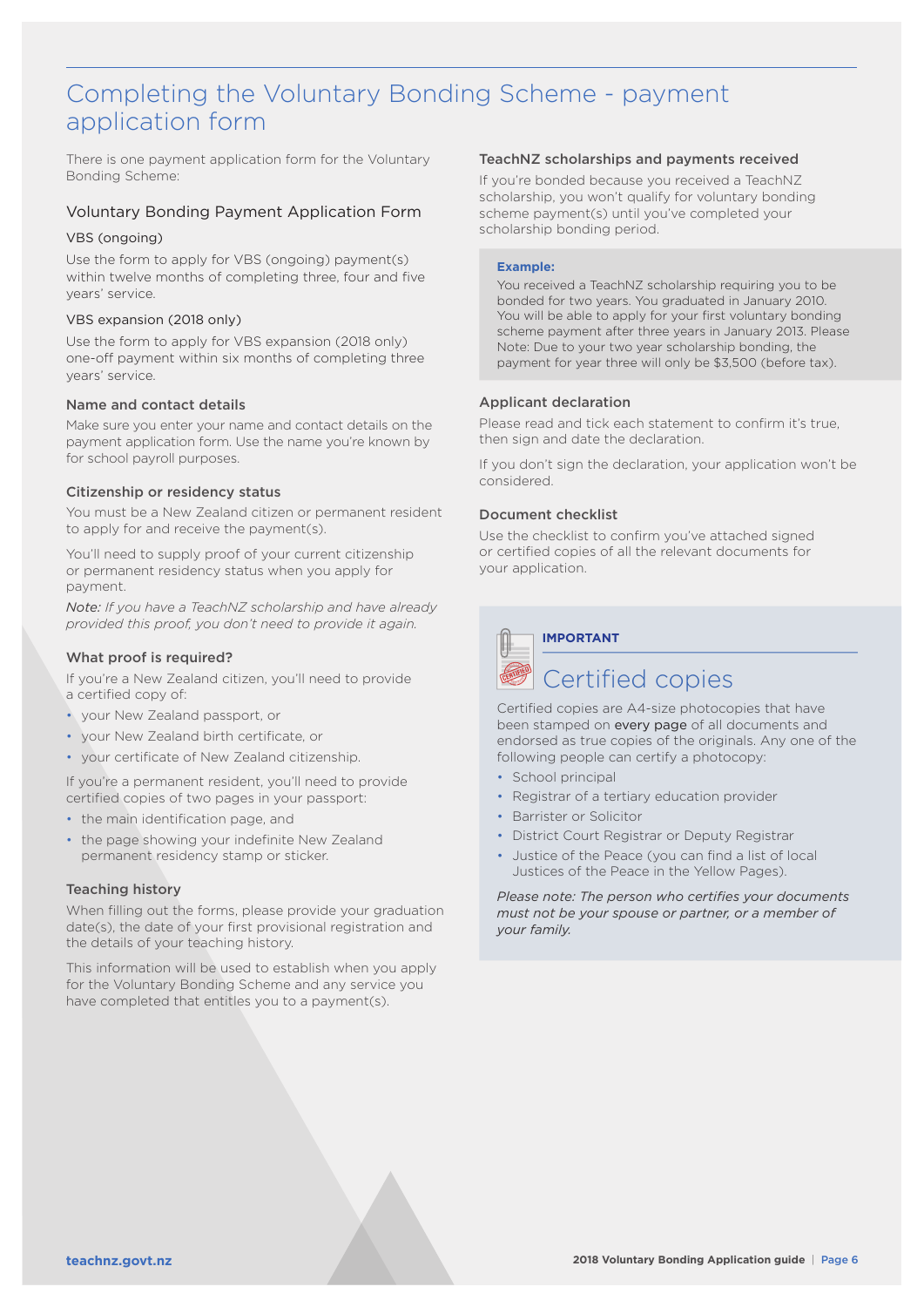# Glossary of Voluntary Bonding Scheme terms

### 0.5 FTTE

0.5 of a full-time teacher equivalent.

### Entry to the Voluntary Bonding Scheme

Becoming eligible for voluntary bonding through taking a voluntary bonded role.

### Graduated

For the Voluntary Bonding Scheme, graduated is defined as having completed your teaching qualification and being eligible to graduate.

Note: Your date of completion will be the date given on your statement of completion of studies from your tertiary provider.

### Paid Leave

Any paid leave of the types specified in any of the teacher collective agreements.

### Statement of Completion

Any letter or document issued by a tertiary provider to indicate the date on which a teacher completed their studies and was eligible to graduate.

### Teacher

Someone working in a New Zealand state or stateintegrated school as a teacher.

### Education Council

New Zealand Teachers Council is now known as Education Council of Aotearoa New Zealand.

### Teacher Collective Agreement

Any of the primary, secondary or area teacher or principal collective agreements.

### Unpaid Leave

Any unpaid leave of the types specified in any of the teacher collective agreements.

### Voluntary bonding period

The first three years and each of the fourth and fifth years of voluntary bonding.

### VBS Expansion (2018 only)

### Auckland region

The Auckland region is as set by the Government through the Local Government Act 2002.

### Defined subjects

- » Science (Science, Biology, Chemistry, Physics, Earth Science, Geology)
- » Technology (Textiles, Materials Technology, Digital Technology, Computer Science)
- » Mathematics (Mathematics, Statistics, Calculus)
- » Te Reo Māori.

Note: Where the applicant has taught a STM subject but is not included in this list, state what the subject is. This will be assessed on a case by case basis.

Where applicants under STM may not fall directly under these categories, applications shall be assessed on a case by case basis.

### Definition of Māori medium setting for the 2018 expansion

Māori medium settings are defined as educational settings where the curriculum is delivered to some or all students in and through Te Reo Māori for more than 51% of the time, ie. Māori language immersion levels 1 and 2. This definition is provided in the Ministry's Tau Mai Te Reo<sup>1</sup> strategy.

Students in these settings include those in both Māori medium schools and English medium schools with Māori medium units.

<sup>1</sup> *Tau Mai Te Reo The Māori Language in Education Strategy 2013-2017 p.20*